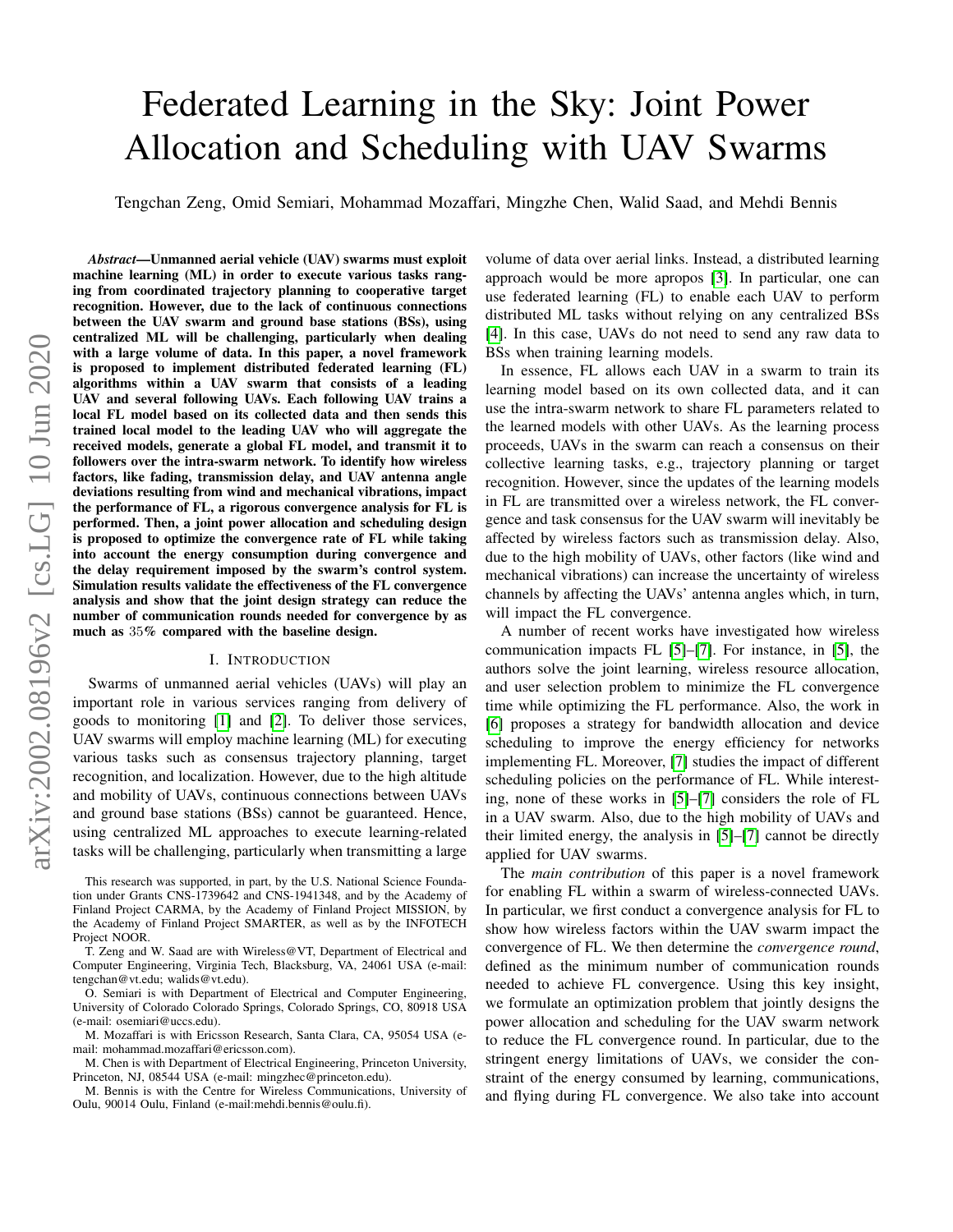the delay constraint imposed by the control system to guarantee the stability of the UAV swarm. To solve the joint design problem, we use a sample average approximation approach from stochastic programming along with a dual method from convex optimization. *To the best of our knowledge, this is the first work that implements FL for the UAV swarm, studies the impact of wireless factors on the convergence of FL, and optimizes the FL convergence by jointly designing power allocation and scheduling of the UAV network.* Simulation results validate the convergence analysis of FL and show that the joint design can reduce the convergence round by as much as 35% compared with baselines without the joint design.

The rest of the paper is organized as follows. Section II presents the system model for the UAV swarm. Section III analyzes the FL convergence and shows the joint system design. Section IV provides simulation results, and conclusions are drawn in Section V.

### II. SYSTEM MODEL

Consider a swarm of wirelessly connected autonomous UAVs flying at the same altitude, as shown in Fig. [1](#page-1-0)[\(a\).](#page-1-1) The UAV swarm consists of a *leader* L and a set I of I *followers*. Every follower keeps a target distance and speed with the leader. While flying, the UAV swarm collects data and performs FL for data analysis and inference tasks like trajectory planning and cooperative target recognition. Using FL, each follower uses its collected data to train a *local FL model* and send the parameters related to the learned model to the leading UAV in the uplink, as shown in Fig. [1](#page-1-0)[\(a\).](#page-1-1) The leading UAV will integrate all received information to generate a *global FL model*, and, then, transmit the parameters of the global model to following UAVs over the downlink. Moreover, to guarantee that the followers fly with the same speed while keeping a safe distance, the leading UAV will also broadcast the target spacing information and its speed and heading direction.

### *A. Federated learning model*

In the learning model, we assume that UAV  $i \in \mathcal{I}$  collects a set  $\{x_{i1}, x_{i2}, ..., x_{iN_i}\}$  of input data where each collected sample is represented by a vector  $x_{in}$ ,  $n \in \{1, ..., N_i\}$  that captures the input features and  $N_i$  is the number of collected samples. We also assume the input sample  $x_{in}$ ,  $n \in \{1, ..., N_i\}$ , corresponds to a single output  $y_{in}$  [\[4\]](#page-7-3). The output vector is thereby  $\{y_{i1},...,y_{iN_i}\}$  for UAV *i*. We define a vector  $w_i$  as the parameters related to the local FL model that is trained by  $\{x_{i1}, x_{i2}, ..., x_{iN_i}\}\$  and  $\{y_{i1}, ..., y_{iN_i}\}\$ at UAV  $i$ . The convergence of the FL training processes requires each local learning vector to converge to a vector  $w^*$  which solves the following problem:

$$
\argmin_{\boldsymbol{w}\in\mathbb{R}^d} F(\boldsymbol{w}) = \frac{1}{N} \sum_{i}^{I} \sum_{n=1}^{N_i} f(\boldsymbol{w}, \boldsymbol{x}_{in}, y_{in}), \qquad (1)
$$

where  $N = \sum_{i=1}^{I} N_i$  is the total number of the collected samples by all followers, and  $f(w, x_{in}, y_{in})$  captures the loss function when using learning vector w for dataset  $\{x_{in}, y_{in}\}$ . Note that, the loss function  $f(\mathbf{w}, \mathbf{x}_{in}, y_{in}), i \in \mathcal{I}, 0 \leq n \leq N_i$ ,

<span id="page-1-1"></span><span id="page-1-0"></span>

<span id="page-1-3"></span>Fig. 1. Illustration of our system model.

plays a pivotal role in determining the FL performance, and the expression of the loss function is application-specific. For example, for a simple linear regression FL algorithm,  $f(\bm{w}, \bm{x}_{in}, y_{in}) = (\bm{w}^T \bm{x}_{in} - y_{in})^2.$ 

To solve [\(1\)](#page-1-2), the FL framework uses an *iterative update scheme* [\[4\]](#page-7-3). In particular, the leading UAV will first generate an initial global FL model represented by vector  $w^{(0)}$  and send the initial vector to all followers. Hence, in the first communication round, follower  $i \in \mathcal{I}$  will first use  $\mathbf{w}^{(0)}$  for its own data to train the local model and, then, it sends the vector of the trained model to the leader. Next, the leading UAV will aggregate all received local FL vectors and update the global FL model vector which will be later transmitted to the followers. Each communication round will be followed by another round, and the same process will repeat among leader and followers in each round. In this case, as FL proceeds, the local and global models are sequentially updated, and the total loss  $F(w)$  for the updated global model with vector w will continuously decrease [\[4\]](#page-7-3). To identify whether the optimal solution is found for [\(1\)](#page-1-2), one must analyze the convergence of the loss function  $F(w)$  to  $F(w^*)$ . That is, when the gap between the current loss  $F(w)$  and the minimal loss  $F(w^*)$ is below a threshold  $\varepsilon$ , the FL optimization problem is solved [\[8\]](#page-7-7). Therefore, we can use the convergence of  $F(w)$  to  $F(w^*)$ to quantify the FL performance.

<span id="page-1-2"></span>Moreover, for each communication round, we can divide the total time duration  $T_r$  into two periods: Uplink and downlink transmission. In particular, to guarantee that the leading UAV has enough time to process all received models from its followers, all uplink transmissions should be completed within a target time  $T_u(\beta) = \beta T_r$ , where  $\beta \in \{0, 1\}$  is a scheduling parameter to schedule uplink-downlink traffic in time. Also, to receive the global FL model update from the leading UAV successfully, the time constraint for downlink transmissions is thereby  $T_d(\beta) = (1-\beta)T_r$ . In this case, if the communication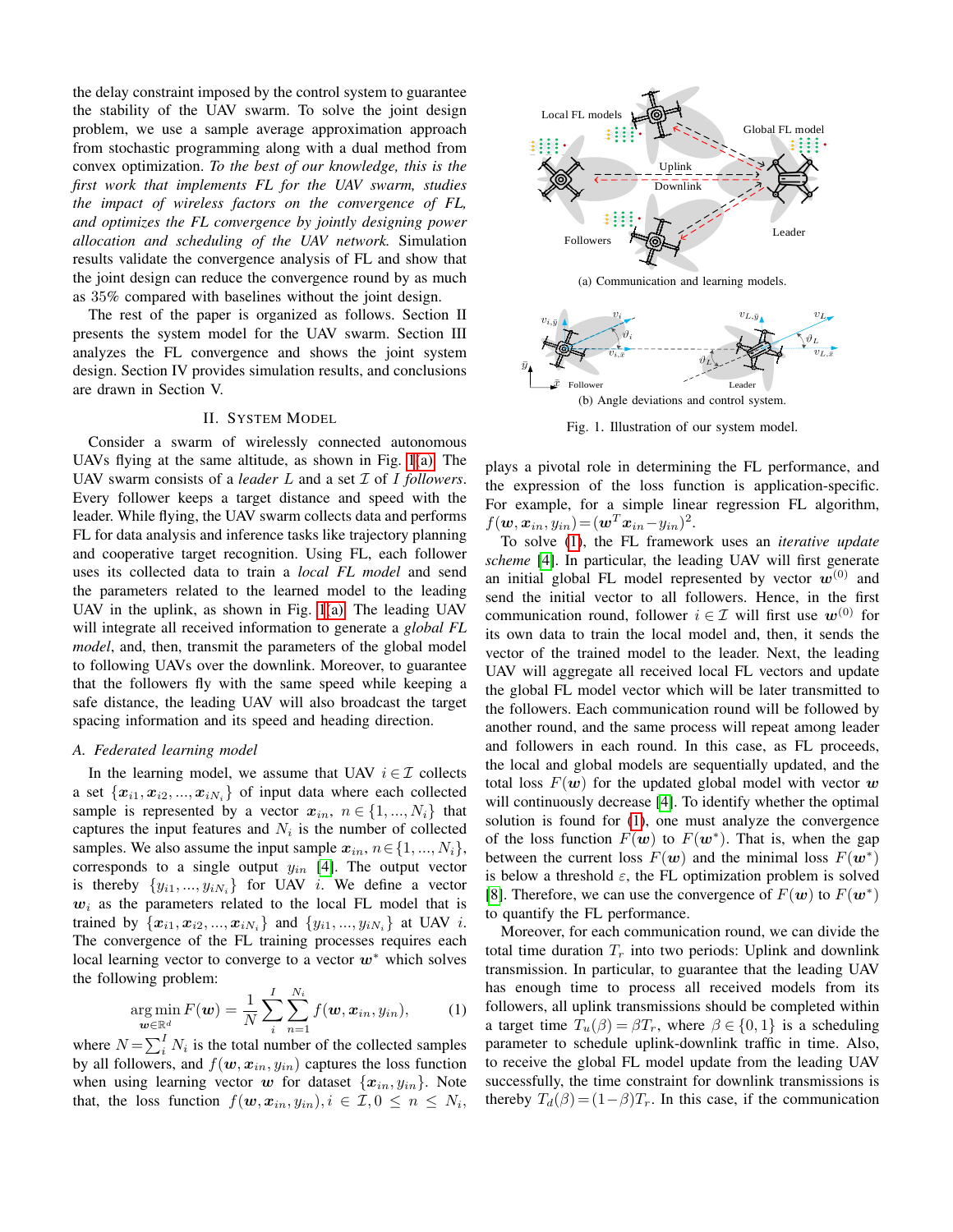link between follower  $i \in \mathcal{I}$  and leader L fails to meet the time constraints  $T_d(\beta)$  and  $T_u(\beta)$ , the global FL model cannot use the corresponding FL model for the aggregation. At the same time, for the local FL model, the following UAV cannot use the recently updated global vector to train its local data. In other words, the transmission delay of the uplink and downlink links will impact the update of the global and local FL models thus having a major impact on FL convergence.

In addition, when training the global FL model, we can calculate the energy consumption for the UAV L as  $E_L$  =  $\kappa C \phi^2 \sum_{i=1}^I S(\boldsymbol{w}_i)$ , where  $\kappa$  captures the energy consumption coefficient depending on the computing system and  $C$  is the number of computing cycles needed per data bit [\[9\]](#page-7-8).  $\phi$  is the frequency of the CPU clock of UAVs, and  $S(w_i)$  is the packet size of  $w_i$ , transmitted from UAV  $i \in \mathcal{I}$ , in bits. Similarly, we can determine the training energy consumption for follower  $i \in \mathcal{I}$  as  $E_i = \kappa C \phi^2 \sum_{n=1}^{N_i} S(\mathbf{x}_{in}).$ 

### *B. Communication model*

To minimize the interference from other UAVs located outside of the swarm, we assume that all UAVs use directional antennas, as shown in Fig. [1](#page-1-0)[\(a\),](#page-1-1) However, as shown in Fig. [1](#page-1-0)[\(b\),](#page-1-3) due to the impact of wind, payload, and nonideal mechanical and control systems, the angle of the UAVs will randomly fluctuate and deviate from the initial angle setting. Based on the central limit theorem, we model the angle deviation for each UAV as a Gaussian random variable [\[10\]](#page-7-9). Moreover, we consider a squared cosine function to capture the antenna aperture of UAV  $j \in \mathcal{I} \cup \{L\}$  when communicating with UAV  $l \in \mathcal{I} \cup \{L\}/j$  as follows [\[11\]](#page-7-10):

<span id="page-2-0"></span>
$$
G_{jl}(\theta_{jl} + \vartheta_j) = \begin{cases} \cos^2(\frac{\pi}{2}(\theta_{jl} + \vartheta_j)), & \text{if } |\theta_{jl} + \vartheta_j| \le 1, \\ G_{\min}, & \text{otherwise,} \end{cases}
$$
 (2)

where  $\theta_{jl}$  is the initial angle setting for UAV j when communicating with UAV *l*,  $\vartheta_j \sim \mathcal{N}(0, \sigma_j^2)$  is the angle deviation with variance  $\sigma_j^2$ , and  $G_{\text{min}}$  captures the antenna gain at the side lobes. Also, similar to [\[10\]](#page-7-9), we can approximate [\(2\)](#page-2-0) by using a sectionalized expression:

$$
G_{jl}(\theta_{jl} + \vartheta_j, M) = \begin{cases} \cos^2(\frac{\pi m}{2M}), & \text{if } \frac{m}{M} \leq |\theta_{jl} + \vartheta_j| \leq \frac{m+1}{M}, \\ G_{\min}, & \text{otherwise}, \end{cases}
$$
(3)

where  $m \in \{1, ..., M\}$ .

To reduce the interference over the uplink transmissions, we assume that uplinks do not share the wireless resource with each other. Hence, the transmission delay of the uplink between follower *i* ∈ *I* and leader *L* can be calculated as

$$
T_{iL} = \frac{S(\boldsymbol{w}_{i})}{B_{u} \log_{2} \left(1 + \frac{p_{i} h_{iL} d_{iL}^{-\alpha} G_{iL} G_{Li}}{\sum_{i' \in \Phi_{i}} p_{i'} h_{i'L} d_{i'L}^{-\alpha} G_{i'L} G_{Li'} + B_{u'} \gamma_{0}}\right)},
$$
 (4)  
where  $B_{u}$  is the bandwidth used by each subchannel in the

uplink,  $p_i \in (0, p_{\text{max}})$  is the transmission power of UAV i with maximum power as  $p_{\text{max}}$ , and  $\alpha$  is the path-loss exponent.  $h_{iL}$  is the channel gain of the Rician fading channel between UAVs i and L, and  $\gamma_0$  is the noise power spectral density. Note that, despite the use of directional antenna, the swarm still experiences uplink interference generated by UAVs located outside of the swarm. In particular, these interfering UAVs share the same channel resource and exist in the main lobe of the UAV L, and we define  $\Phi_i$  as the set of UAVs that generates interference to the uplink from UAV  $i$  to UAV  $L$ .

Similarly, we can derive the transmission delay  $T_{Li}$  for the downlink from UAV L to UAV  $i \in \mathcal{I}$  as:<br>  $S(\mathbf{w})$ 

<span id="page-2-2"></span>
$$
T_{Li} = \frac{B_{d} \log_{2} \left(1 + \frac{p_{L} h_{Li} d_{Li}^{-\alpha} G_{Li} G_{iL}}{\sum_{i' \in \Phi_{L}} p_{i'} h_{i'i} d_{ii'}^{-\alpha} G_{i'i} G_{ii'} + B_{d}\gamma_{0}}\right)},
$$
(5)

where  $B_d$  is the downlink bandwidth,  $p_L \in (0, p_{\text{max}})$  is the transmission power of UAV L, and  $\Phi_L$  refers to the set of UAVs that will generate interference at the downlink.

### *C. Control model*

To guarantee constant speed and altitude and avoid collisions between UAVs within the swarm, the leading UAV will broadcast its speed and heading direction to the followers in the downlink. Here, the control system of each follower will use both its sensor data (e.g. location) and information received from the wireless links to coordinate its movement and achieve a target spacing and speed. Note that the target distance between the UAV leader and each follower is predefined such that there will be no collision between two nearby UAVs.

Similar to our previous work in [\[12\]](#page-7-11), we can build a Cartesian coordinate system to capture the locations of UAVs in the swarm, and, then, we decompose the velocity of each UAV into two components, as shown in Fig. [1](#page-1-0)[\(b\).](#page-1-3) We can also define the control law of each UAV the same way as the one provided in [\[12\]](#page-7-11). Since the transmission delay will have a negative impact on the stability control of the UAV swarm, we must consider the delay requirement imposed by the control system when designing the UAV network.

In addition, in order to fly with a constant speed and maintain a stable flying motion, each UAV must spend energy to overcome the gravity and the air drag forces due to the wind and forward motions. For a forward speed  $v \in (0, v_{\text{max}})$ with  $v_{\text{max}}$  as the maximum speed, the minimum flying power of UAV  $j \in \mathcal{I} \cup \{L\}$  is  $\bar{p}_{j,\min}(v) = \hat{v}_j A_j$ , where  $\hat{v}_j$  is the induced velocity required for constant speed  $v$  and given thrust  $A_j = mg$  with m being the UAV mass and g being the gravitational constant [\[13\]](#page-7-12). Also, the induced velocity  $\hat{v}_i$  can be obtained by solving the following equation [\[13\]](#page-7-12):

$$
\hat{v}_j = \frac{2A_j}{qr^2\pi\varrho\sqrt{v^2 + \hat{v}_j^2}},\tag{6}
$$

<span id="page-2-1"></span>where q and r capture, respectively, the number and diameter of the UAV rotors, and  $\rho$  is the air density. Moreover, we can further correct the theoretical minimum motion power consumption by the overall power efficiency  $\eta$  of the UAV in order to obtain the actual power consumption as  $\bar{p}_i(v) =$  $\bar{p}_{j,\min}(v)/\eta$ . Since the control of a UAV's dynamic motion consumes the most energy [\[13\]](#page-7-12), we must consider the flying energy consumption when designing the swarm of UAVs. In particular, the flying energy consumption can be calculated as  $\bar{p}_j (v)T$  during the flying time T.

To guarantee the convergence of FL and the stable operation of the control system in the UAV swarm, we need to properly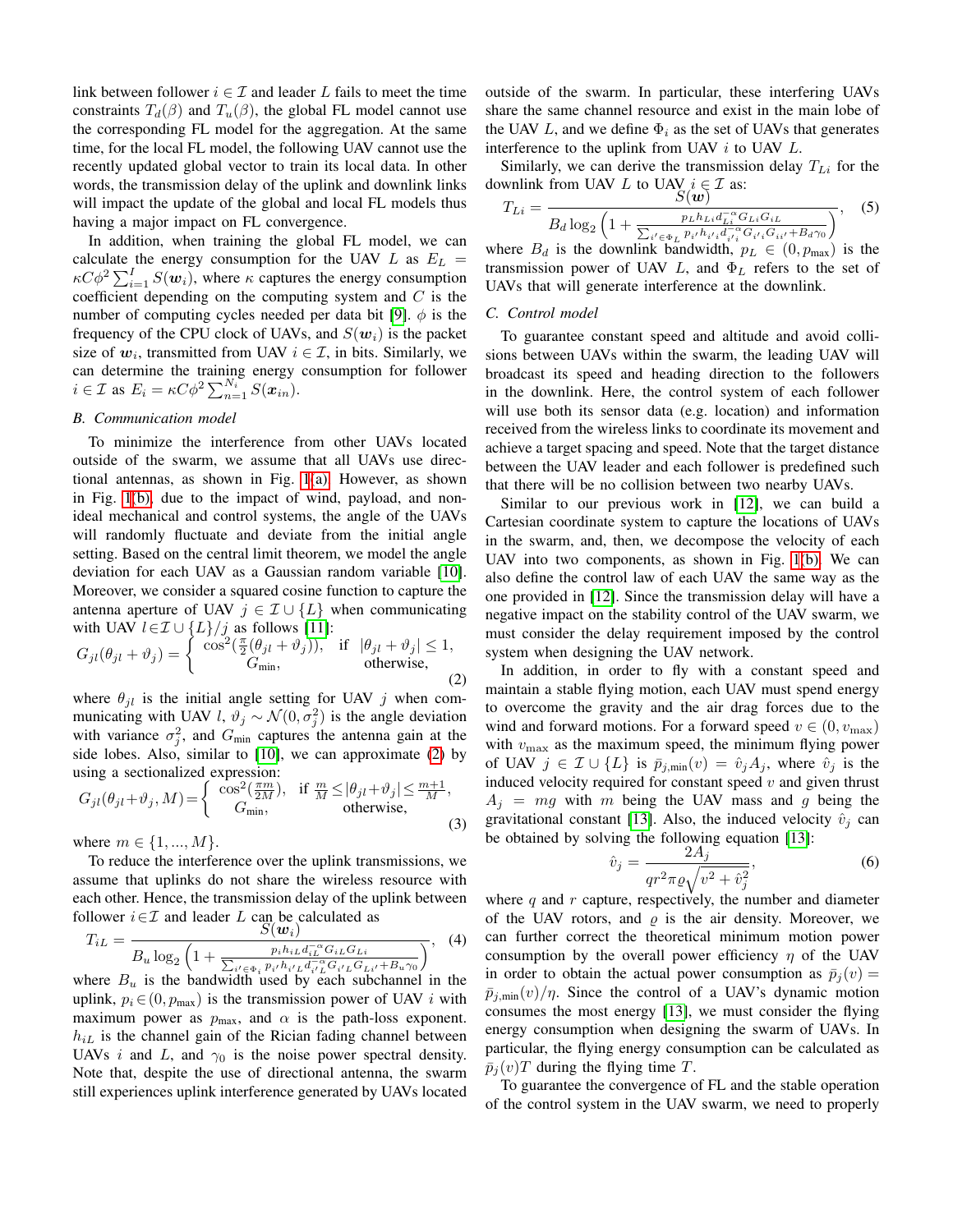design the wireless communication network. At the same time, to guarantee that the energy spent on learning, communication, and flying will not exceed the energy limitation of each UAV, we need to consider the energy consumption during the FL convergence. Next, we first conduct the convergence analysis for the FL algorithm and derive the number of communication rounds needed to achieve the FL convergence. Then, we formulate an optimization problem that jointly designs the power allocation and scheduling policy to minimize the convergence round of FL while considering the delay requirement from the control system and energy consumption during the FL convergence.

### III. CONVERGENCE ANALYSIS AND JOINT DESIGN

### *A. FL convergence analysis*

In order to guarantee FL convergence, we assume that the following UAVs adopt a standard gradient descent method to update their local FL models [\[4\]](#page-7-3). Thus, for following UAV  $i \in \mathcal{I}$ , the local model  $w_i^{(t)}$  at communication round t is given by

$$
\boldsymbol{w}_i^{(t)} = \boldsymbol{w}^{(t-1)} - \frac{\bar{\lambda}}{N_i} \nabla F_i(\boldsymbol{w}^{(t-1)}), \tag{7}
$$

where  $w^{(t-1)}$  is the global FL model at communication round  $t - 1$ ,  $\bar{\lambda}$  is the learning rate, and  $F_i(\boldsymbol{w}^{(t-1)})$  =  $\sum_{n=1}^{N_i} f(\boldsymbol{w}^{(t-1)}, \boldsymbol{x}_{in}, y_{in})$ . After the leading UAV collects local vectors  $w_i^{(t)}$ ,  $i \in \mathcal{I}$ , the global FL model can be updated:

$$
\boldsymbol{w}^{(t)} = \frac{\sum_{i=1}^{I} N_i \boldsymbol{w}_i^{(t)}}{\sum_{i=1}^{I} N_i}.
$$
 (8)

However, for ensuring successful updates of both global and local FL models as shown in [\(7\)](#page-3-0) and [\(8\)](#page-3-1), the transmission delay of uplink and downlink should be within, respectively,  $T_u(\beta)$  and  $T_d(\beta)$ . Hence, after considering the impact of the transmission delays, we can rewrite the global FL model update as

with

$$
\boldsymbol{w}^{(t)} = \frac{\sum_{i=1}^{I} N_i \boldsymbol{w}_i^{(t)} C_{i,t}}{\sum_{i=1}^{I} N_i C_{i,t}},
$$
(9)

<span id="page-3-8"></span>with  

$$
C_{i,t} = \begin{cases} 1, & \text{with probability } \mathbb{P}(T_{iL,t} \leq T_u(\beta), T_{Li,t} \leq T_d(\beta)), \\ 0, & \text{otherwise.} \end{cases}
$$

With the aim of quantifying the convergence of FL, we use the notion of a *convergence round*, defined as the minimum number of communication rounds needed to achieve a target difference  $\varepsilon$  of the expected gap between current loss and the minimal loss, i.e.,  $\mathbb{E}(F(w) - F(w^*)) \leq \varepsilon$ . Moreover, to determine the convergence round, we make the following two standard assumptions: Function  $F(w)$ :  $\mathbb{R}^n \to \mathbb{R}$ is continuously differentiable, and the gradient of  $F(w)$  is uniformly Lipschitz continuous with positive parameter  $U$ . We also consider the function  $F$  to be strongly convex with positive parameter  $\mu$ , and these exists constants  $\zeta_1 \geq 0$  and  $\zeta_2 \geq 1$ , meeting  $||\nabla F_i(\boldsymbol{w})||^2 \leq \zeta_1 + \zeta_2 ||\nabla F(\boldsymbol{w})||^2$  [\[14\]](#page-7-13). Given the above assumptions, we can derive the convergence round.

<span id="page-3-2"></span>**Theorem 1.** To realize an expected convergence of  $F(w)$ under an accuracy threshold  $\varepsilon$ , i.e.,  $\mathbb{E}(F(\boldsymbol{w}) - F(\boldsymbol{w}^*)) \leq \varepsilon$ , the convergence round is given by:

$$
\varphi = \left[ \log_{1-\rho} \frac{\varepsilon}{\sum_{i=1}^{I} \sum_{n=1}^{N_i} f(\boldsymbol{w}^{(0)}, \boldsymbol{x}_{in}, y_{in})} \right], \qquad (10)
$$

where  $\lceil \cdot \rceil$  is the ceiling function, and  $\rho$  captures the convergence speed given as follows

<span id="page-3-10"></span>
$$
\rho = \frac{\sum_{i=1}^{T} N_i \mathbb{P}(T_{iL,t} \leq T_u(\beta), T_{Li,t} \leq T_d(\beta)) \mu}{NU}.
$$
 (11)

*Proof:* Due to the space limitation, the proof is included in Appendix [A.](#page-6-0)

As shown in Theorem [1,](#page-3-2) the convergence performance of FL depends on the transmission delay of both uplink and downlink in the network. In particular, to increase the convergence speed, we need to maximize the probability that both uplink and downlink meet the corresponding delay requirements of FL. Thus, Theorem [1](#page-3-2) provides a concrete characterization of the interplay between wireless communications and FL performance in a UAV swarm.

<span id="page-3-0"></span>For the stability analysis of the control system, we will follow the method provided by our previous work in [\[12\]](#page-7-11). That is, we first build the augmented error state vector. Then, we use Lyapunov-Razumikhin theorem to derive the control system delay requirements  $\tau_i, i \in \mathcal{I}$ , for downlink that can guarantee the stability of the UAV swarm.

### *B. Problem formulation and solution concept*

<span id="page-3-1"></span>Here, we formulate an optimization problem to minimize the convergence round by jointly designing the power allocation and scheduling for the UAV network, as follows:

$$
\min_{\{\mathbf{p}, p_L, \beta, v\}} \varphi \tag{12}
$$

s.t. 
$$
\mathbb{P}\left[\varphi E_L + \varphi p_L T_d(\beta) + \varphi \bar{p}_L(v) T_r \leq \bar{E}\right] \geq \xi_L,
$$
 (13)

<span id="page-3-9"></span><span id="page-3-4"></span><span id="page-3-3"></span>
$$
\mathbb{P}\Big[\varphi E_i + \varphi p_i T_{iL} + \varphi \bar{p}_i(v) T_r \le \bar{E}\Big] \ge \xi_i, i \in \mathcal{I},\tag{14}
$$

<span id="page-3-5"></span>
$$
\mathbb{P}(T_{Li} \le \tau_i) \ge \xi_C, i \in \mathcal{I},\tag{15}
$$

<span id="page-3-7"></span><span id="page-3-6"></span>
$$
p_L \in (0, p_{L,\text{max}}), p_i \in (0, p_{i,\text{max}}), i \in \mathcal{I}, \tag{16}
$$

$$
\beta \in (0, 1), v \in (0, v_{\text{max}}), \tag{17}
$$

where vector  $p = [p_1, ..., p_I]$ . Constraint [\(13\)](#page-3-3) guarantees that the probability of total energy consumption for the leading UAV being less than a threshold  $E$  will be greater than  $\xi_L \in (0,1)$ . Similarly to [\(13\)](#page-3-3), constraint [\(14\)](#page-3-4) represents the constraint on energy consumption of each follower  $i \in \mathcal{I}$ . Constraint [\(15\)](#page-3-5) guarantees that the UAV communication network is reliable to support the stability of the swarm with probability  $\xi_C$ . Constraints [\(16\)](#page-3-6) and [\(17\)](#page-3-7) ensure that the optimization variables, i.e., the transmission power, scheduling parameter, and velocity, are chosen within reasonable ranges. Note that, in the optimization problem, we also optimize the operation speed of the UAV swarm to minimize the motion energy consumption and relax the energy constraints in [\(13\)](#page-3-3) and [\(14\)](#page-3-4).

Since both exponent and base in the logarithm function [\(10\)](#page-3-8) are less than 1, minimizing the logarithm function in [\(12\)](#page-3-9) is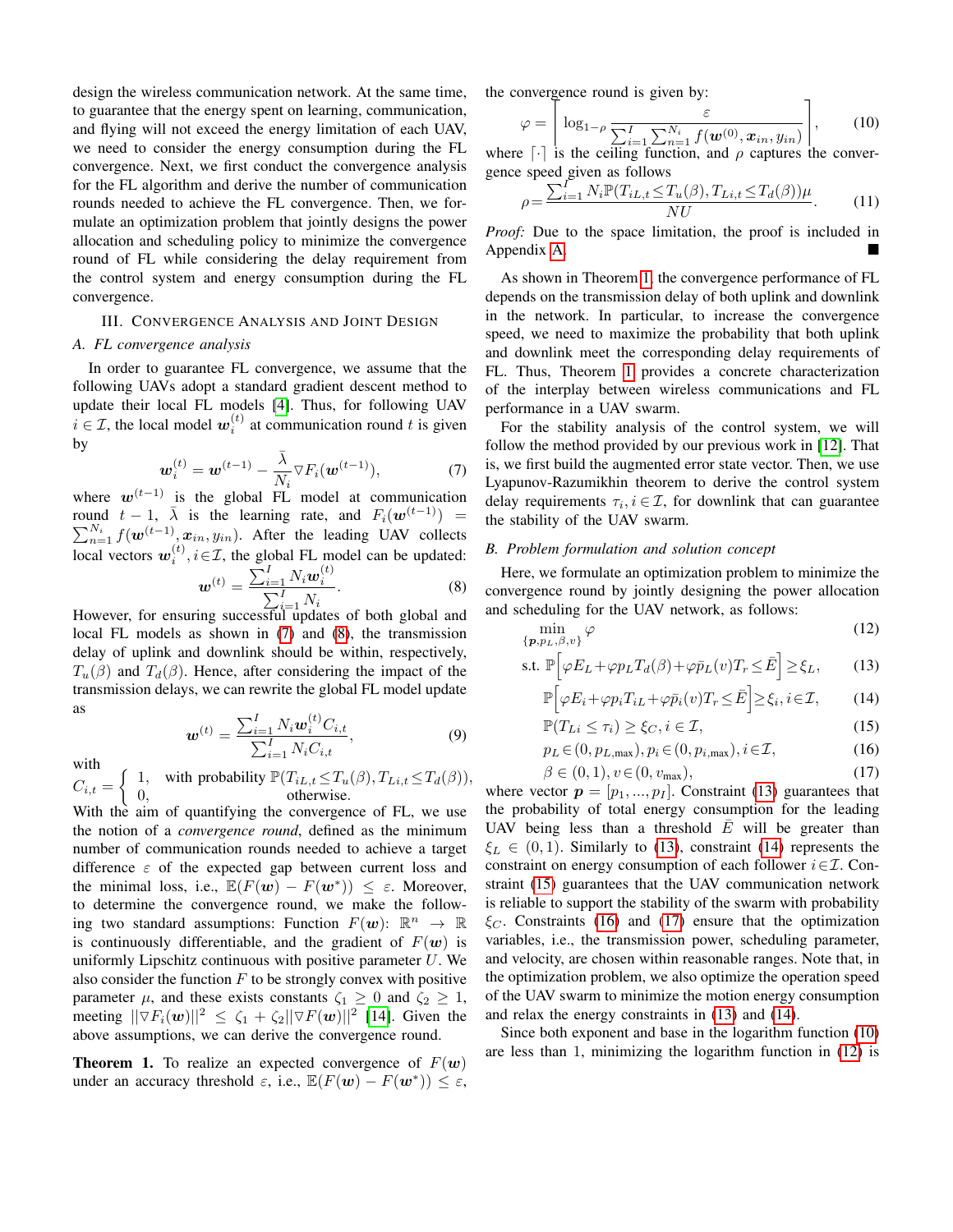equivalent to minimizing the base for the constant exponent. Also, according to  $(11)$ , we can simplify  $(12)$  as

$$
\max_{\{\boldsymbol{p}, p_L, \beta, v\}} \sum_{i=1}^{I} N_i \mathbb{P}(T_{iL,t} \leq T_u(\beta), T_{Li,t} \leq T_d(\beta)).
$$
 (18)

We observe that, after simplifications, both objective function and constraints are represented by probability terms. In this case, directly deriving the probability terms will be challenging since it requires multidimensional integrations. Also, as the optimization problem is not convex, employing convex approximations to simplify the optimization problem will be impossible. Instead, we use a *sample average approximation* approach where the probability terms in the objective function and constraints are replaced by an empirical distribution found by random samples  $[15]$ . In particular, we first generate K independent samples of the random parameters, i.e., wireless channel gains and angle deviations, and we calculate the corresponding transmission delay and convergence round. Then, we can reformulate the optimization problem as

$$
\max_{\{\mathbf{p}, p_L, \beta, v\}} \sum_{i=1}^{I} \sum_{k=1}^{K} N_i \mathbb{1}(T_u(\beta) - T_{iL,k}) \mathbb{1}(T_d(\beta) - T_{Li,k})
$$
\n(19)

$$
\text{s.t.} \sum_{k=1}^{K} \mathbb{1}(\bar{E} - (\varphi_k E_L + \varphi_k p_L T_d(\beta) + \varphi_k \bar{p}_L(v) T_r)) \ge K \xi_L,
$$
\n
$$
\text{(20)}
$$
\n
$$
K
$$

$$
\sum_{k=1}^{N} \mathbb{1}(\bar{E} - (\varphi_k E_i + \varphi_k p_i T_{iL,k} + \varphi_k \bar{p}_i(v) T_r)) \ge K\xi_i, i \in \mathcal{I},
$$
\n(21)

$$
\sum_{k=1}^{K} \mathbb{1}(\tau_i - T_{Li,k}) \ge K\xi_C, i \in \mathcal{I},\tag{22}
$$

[\(16\)](#page-3-6) and [\(17\)](#page-3-7),

where the indicator function  $\mathbb{1}(r)=1$ , once  $r\geq 0$ ; otherwise, we have  $\mathbb{1}(r) = 0$ . Due to the presence of the indicator function, the reformulated problem is non-smooth. To obtain a smooth problem, we can further replace the indicator functions with modified sigmoid functions, i.e.,  $\Gamma(r) = \frac{1}{1+\exp(-\bar{c}r)}$ , where  $\bar{c}$ determines how quickly the modified sigmoid function changes near 0. To obtain a sub-optimal solution to the reformulated optimization problem with the indicator functions replaced by the modified sigmoid functions, we can use the *dual method* [\[16\]](#page-7-15). In particular, the Lagrangian function is

$$
\mathcal{J}(\lambda, \mathbf{p}, p_L, \beta, v) = \sum_{i=1}^{I} \sum_{k=1}^{K} N_i \Gamma(T_u(\beta) - T_{iL,k}) \Gamma(T_d(\beta) - T_{Li,k}) +
$$

$$
\lambda_1 \Big( \sum_{k=1}^{K} \Gamma(\bar{E} - (\varphi_k E_L + \varphi_k p_L T_d(\beta) + \varphi_k \bar{p}_L(v) T_r)) - K \xi_L \Big) +
$$

$$
\sum_{i=1}^{I} \lambda_{i+1} \Big( \sum_{k=1}^{K} \Gamma(\bar{E} - (\varphi_k E_i + \varphi_k p_i T_{iL,k} + \varphi_k \bar{p}_i(v) T_r)) - K \xi_i \Big) +
$$

$$
\sum_{i=1}^{I} \lambda_{I+1+i} \Big( \sum_{k=1}^{K} \Gamma(\tau_i - T_{Li,k}) - K \xi_C \Big), \tag{23}
$$

where vector  $\lambda = [\lambda_1, ..., \lambda_{2I+1}] \succeq 0_{1 \times (2I+1)}$  is the vector

Table. I. Simulation parameters.

<span id="page-4-1"></span>

| <b>Parameters</b>                                             | Values                               |
|---------------------------------------------------------------|--------------------------------------|
| Number of followers $I$                                       | 5                                    |
| Transmission power threshold $p_{\text{max}}$                 | 0.5 W                                |
| Maximum speed $v_{\text{max}}$                                | 20 m/s [18]                          |
| Energy consumption efficient $\kappa$                         | $10^{-28}$ [18]                      |
| Number of cycles needed per bit $C$                           | $10^3$ [18]                          |
| Frequency of the CPU $\phi$                                   | $10^9$ cycle/s                       |
| Time for each communication round $T_r$                       | $0.1$ s                              |
| Side lobe gain $G_{\text{min}}$ , path loss exponent $\alpha$ | $-2$ dB, 2.5                         |
| Noise spectral density $\gamma_0$                             | $-174$ dBm/Hz                        |
| Packet size $S_w$ and $S_{w_i}$                               | 10kB                                 |
| Number of rotors $q$ and the diameter $r$                     | 4, $0.254$ m [4]                     |
| Power efficiency $\eta$ and density $\rho$ of the air         | $70\%$ , 1.225 kg/m <sup>3</sup> [4] |
| Number of samples $K$ , Energy limits $E$                     | $1,000, 7,000$ J                     |

of Lagrangian multipliers, and the dual objective function can be defined as  $\mathcal{D}(\lambda) = \max_{p, p_L, v, \beta} \mathcal{J}(\lambda, p, p_L, \beta, v)$ . The corresponding dual optimization problem is

<span id="page-4-0"></span>
$$
\min_{\lambda} \mathcal{D}(\lambda) \quad \text{s.t. } \lambda \ge 0. \tag{24}
$$

Although the dual problem in [\(24\)](#page-4-0) is always convex [\[17\]](#page-7-17),  $\mathcal{D}(\lambda)$ is not differentiable. Instead, we can use subgradients given by K

$$
\Delta \lambda_1 = \sum_{k=1}^K \Gamma \left( \bar{E} - (\varphi_k^* E_L + \varphi_k^* p_L T_d^* + \varphi_k^* \bar{p}_L^* T_r) \right) - K \xi_L,
$$
  
\n
$$
\Delta \lambda_{i+1} = \sum_{k=1}^K \Gamma \left( \bar{E} - (\varphi_k^* E_i + \varphi_k^* p_i^* T_{iL,k}^* + \varphi_k^* \bar{p}_i^* T_r) \right) - K \xi_i, i \in \mathcal{I},
$$
  
\n
$$
\Delta \lambda_{I+1+i} = \sum_{k=1}^K \Gamma(\tau_i - T_{Li,k}^*) - K \xi_C, i \in \mathcal{I},
$$
\n(25)

where the terms  $\varphi_k^*, T_d^*, T_{iL,k}^*, T_{Li,k}^*, \bar{p}_L^*, \bar{p}_i^*$  are expressed by optimized variables  $p^*, p_L^*, \beta^*, v^*$ . The proof of subgradients is similar to the one provided in [\[16\]](#page-7-15), and is omitted here. Thereby, we can solve the problem in [\(24\)](#page-4-0) by either the subgradient method or the ellipsoid method, and their complexities are, respectively,  $\mathcal{O}\left(\frac{2I+1}{\epsilon^2}\right)$  and  $\mathcal{O}\left((2I+1)^2 \ln \frac{1}{\epsilon}\right)$  with accuracy  $\epsilon$  [\[17\]](#page-7-17). Then, the sub-optimal solution of  $\{p, p_L, \beta, v\}$ can be obtained by solving dual objective function  $\mathcal{D}(\lambda)$ . In particular, similar to [\[16\]](#page-7-15), we use the iterative method to sequentially derive the sub-optimal value of each element in  $\{p, p_L, \beta, v\}$  (the details are omitted here due to space limitations). Note that, we assume that all these steps of solving the optimization problem are done by a central unit (e.g., cloud or BS), before the swarm starts training their learning models in FL. In particular, there is no need for the central unit to collect any information from UAVs, since all samples of wireless channel gains and antenna deviations are randomly generated by the central unit itself. Also, since the number of UAVs in the swarm is usually small, the complexity of using sample average approximation and dual approach will be low. As a result, the central unit can readily obtain the sub-optimal solution to the joint design problem and later send the power allocation and scheduling parameters to UAVs in the swarm.

### IV. SIMULATION RESULTS AND ANALYSIS

For our simulations, we first validate the theoretical analysis in Theorem [1.](#page-3-2) Then, we show the impact of angle deviations on the convergence of FL, and we compare our joint design with baseline schemes that optimize power allocation and schedul-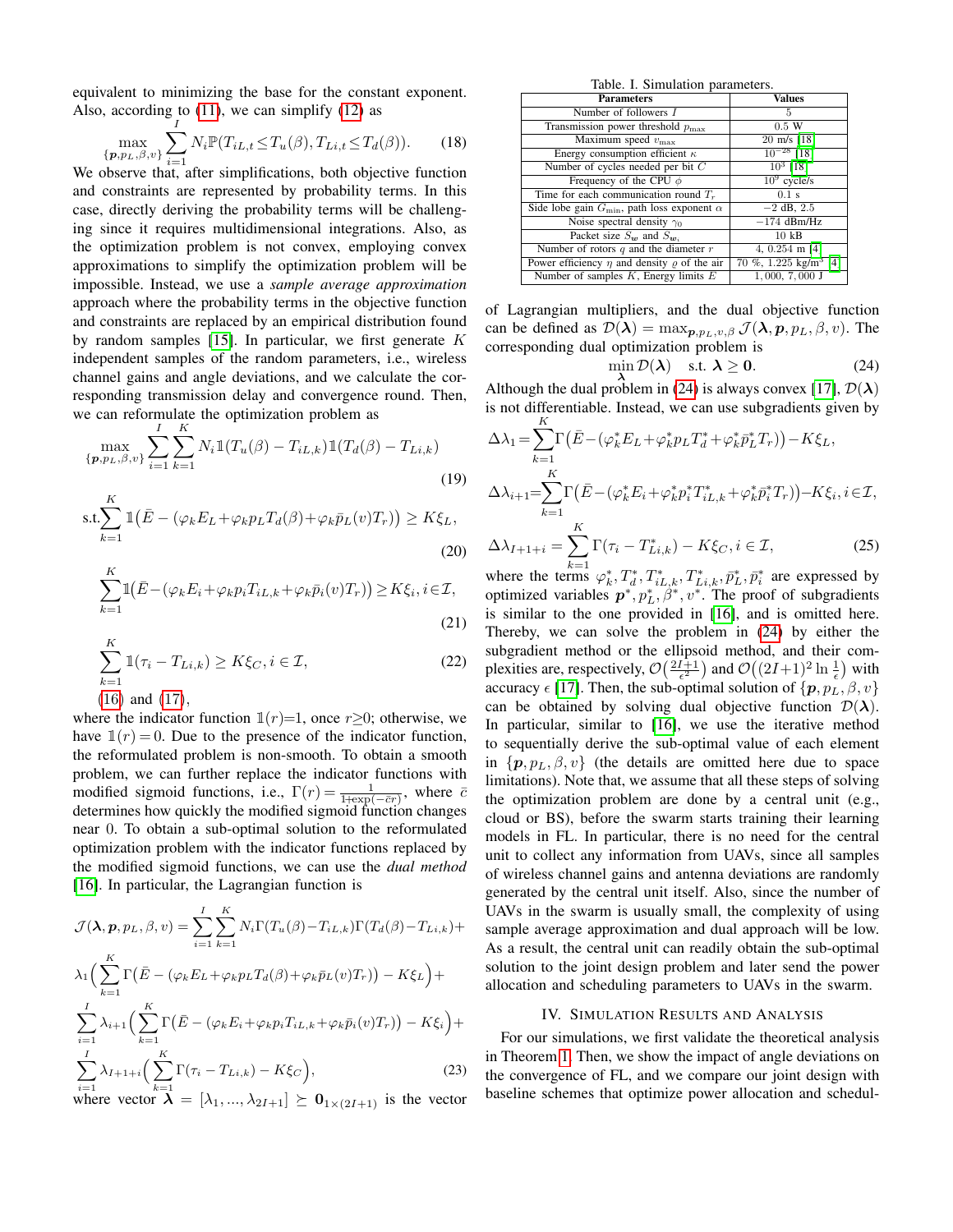<span id="page-5-0"></span>

Fig. 2. Validation of Theorem [1.](#page-3-2)

ing separately. In particular, we consider two baselines. The first baseline is a system with optimized power allocation (same power allocation in the joint design) and randomized scheduling parameters. The second baseline is a system with optimized scheduling (same scheduling used by the joint design) and randomized power allocation. We also assume equal uplink and downlink bandwidths, i.e.,  $B_u = B_d = 1$  MHz, and equal angle deviation variance for each UAV, i.e.,  $\sigma_j^2 = \sigma^2, j \in \mathcal{I} \cup \{L\}.$ All simulation parameters are summarized in Table [I.](#page-4-1)

Fig. [2](#page-5-0) shows the convergence round versus the difference threshold  $\varepsilon$ . Note that, in Fig. [2,](#page-5-0) we choose the range of  $\varepsilon \in (5, 25)$  based on the value of  $\sum_{i=1}^{I} \sum_{n=1}^{N_i} f(w_0, x_{in}, y_{in}),$ and the range of  $\varepsilon$  will be varied for different settings of data and initial global FL model and the accuracy requirement. As observed from Fig. [2,](#page-5-0) the theoretical analysis derived in Theorem [1](#page-3-2) is aligned with the simulation results with less than 5% difference, thus corroborating the validity of Theorem [1.](#page-3-2) Moreover, Fig. [2](#page-5-0) shows that, when the difference threshold increases, the convergence round decreases. This is because, with a larger difference threshold, the requirement of convergence becomes less stringent. In this case, FL requires fewer communication rounds to converge.

Fig. [3](#page-5-1) shows the convergence round when the variance of angle deviations changes. From Fig. [3,](#page-5-1) we observe that, when the variance of angle deviations increases, FL needs more communication rounds to converge. This is due to the fact that, when the angle deviation variance increases, the antennas at transmitter and receiver in the network will be less aligned, leading to a drop in the antenna gains' product between transmitter and receiver in [\(4\)](#page-2-1) and [\(5\)](#page-2-2). As a result, the transmission delay of wireless links will increase, and the probability of meeting the delay requirements, i.e.,  $\mathbb{P}(T_{iL,t} \leq T_u, T_{Li,t} \leq T_d)$ , decreases. Therefore, more communication rounds are needed to achieve the FL convergence. Moreover, as shown in Fig. [3,](#page-5-1) when the bandwidth allocated to uplink and downlink increases, the FL algorithm requires fewer communication rounds to achieve convergence. This stems from the fact that, a large bandwidth improves the probability of meeting the delay requirements, yielding a fast FL convergence.

Fig. [4](#page-5-2) compares our proposed joint power allocation and scheduling design with the baselines without a joint design. It

<span id="page-5-1"></span>

Fig. 3. Impact of angle deviations on the FL convergence.

<span id="page-5-2"></span>

Fig. 4. Comparisons between systems with and without joint design.

is shown that, for the same network setting, the convergence round for a network with joint design is always less than its counterparts of baselines. In particular, when the bandwidth is 1 MHz, the system with a joint design reduces the convergence round by as much as 35% compared with the baseline system with optimized scheduling and randomized power allocation design. Moreover, as shown in Fig. [4,](#page-5-2) when the bandwidth assigned to uplink and downlink increases, the performance gap between the system with the proposed joint design and the baselines decreases. That is because, as we increase the bandwidth, it becomes more probable for all three systems to meet the delay constraints at uplink and downlink. Therefore, the impact of communications delay on the FL convergence will be minimized.

### V. CONCLUSIONS

In this paper, we have studied the possibility of implementing FL over a swarm of UAVs. In particular, we have carried out a convergence analysis to study the impact of wireless factors, such as transmission delay and antenna angle deviations, on the convergence of FL. Using the derived insight, we have jointly designed the power allocation and scheduling policy for the UAV swarm to optimize the convergence performance of FL while guaranteeing the stability of control system and controlling the energy consumption. Simulation results have corroborated the convergence analysis of FL and showed the merits of the proposed joint design.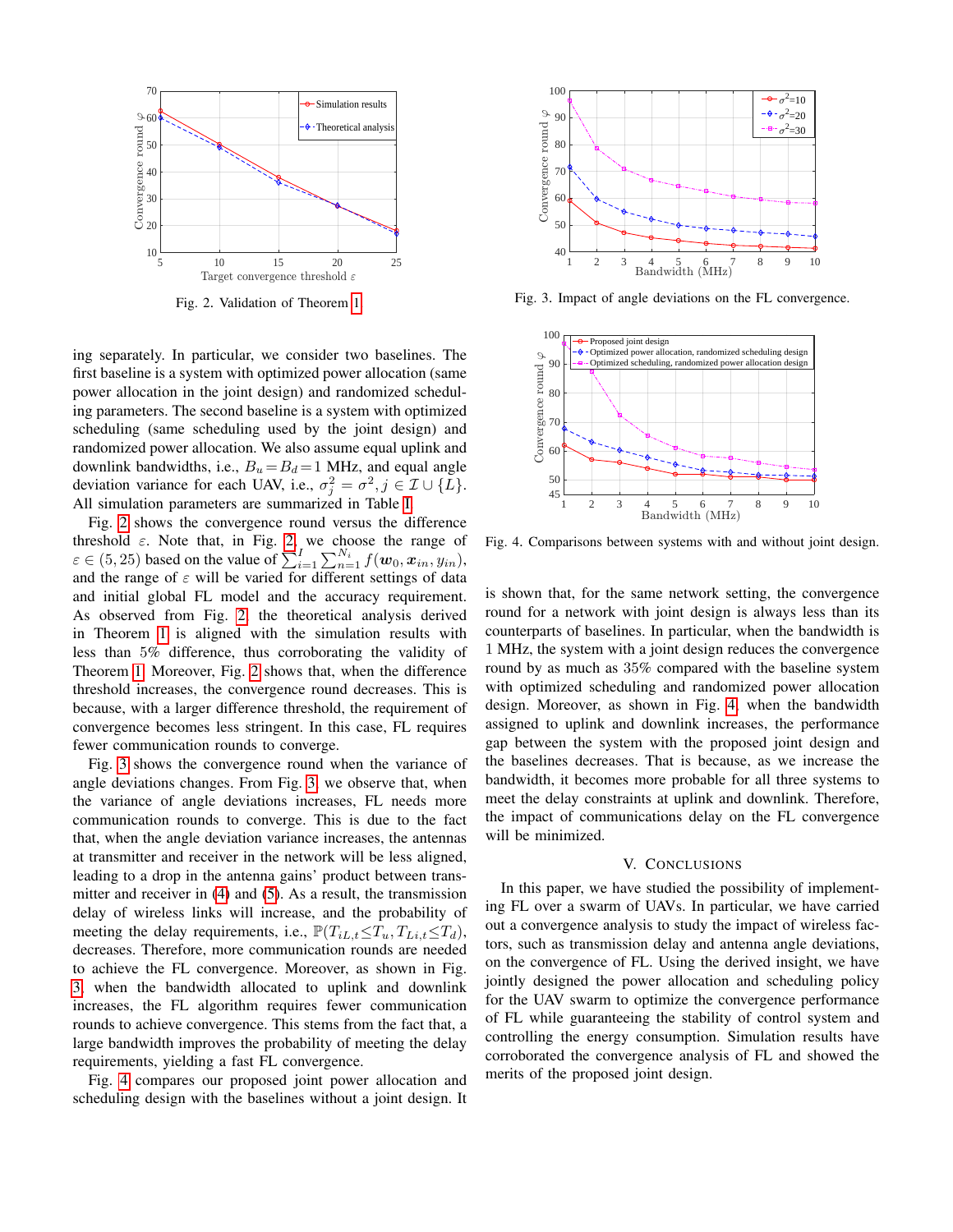## APPENDIX

# <span id="page-6-0"></span>*A. Proof of Theorem [1](#page-3-2)*

According to the assumptions about function  $F(\boldsymbol{w}) : \mathbb{R}^n \to$ R made in Section III, we know that function  $F(w)$  is continuously differentiable, and the gradient of  $F(w)$  is uniformly Lipschitz continuous, i.e., for some positive parameter  $U$ ,  $||\nabla F(\mathbf{w}^{(t+1)}) - \nabla F(\mathbf{w}^{(t)})|| \leq U||\mathbf{w}^{(t+1)} - \mathbf{w}^{(t)}||$ ; the function F is strongly convex with positive parameter  $\mu$ :  $F(\mathbf{w}^{(t+1)}) \ge$  $F(\bm{w}^{(t)}) + (\bm{w}^{(t+1)} - \bm{w}^{(t)})^T \nabla F(\bm{w}^{(\bar{t})}) + \frac{1}{2}\mu ||\bm{w}^{(t+1)} - \bm{w}^{(t)}||.$  If  $F$  is twice-continuously differentiable, these two assumptions are equivalent to  $\mu I \leq \nabla^2 F(w) \leq UI$ . Also, following a standard assumption in stochastic optimization, we consider that there exists constants  $\zeta_1 \geq 0$  and  $\zeta_2 \geq 1$ , meeting  $||\triangledown F_i(\boldsymbol{w})||^2 \leq \zeta_1 + \zeta_2 ||\triangledown F(\boldsymbol{w})||^2$  [\[14\]](#page-7-13).

In this case, since the global FL model is the aggregation of all local FL models, the global FL model without the impact of the transmission delay can be given as

$$
\boldsymbol{w}^{(t)} = \frac{\sum_{i=1}^{I} N_i \boldsymbol{w}_i^{(t)}}{\sum_{i=1}^{I} N_i} = \boldsymbol{w}^{(t-1)} - \lambda \nabla F(\boldsymbol{w}^{(t-1)}).
$$
 (26)

After taking into account the impact of transmission delays, we can rewrite the global FL model update as

$$
\mathbf{w}^{(t)} = \frac{\sum_{i=1}^{I} N_i \mathbf{w}_i^{(t)} C_{i,t}}{\sum_{i=1}^{I} N_i C_{i,t}} = \mathbf{w}^{(t-1)} - \lambda (\nabla F(\mathbf{w}^{(t-1)}) + e^{(t)}),
$$
  
where  $e^{(t)} = -\nabla F(\mathbf{w}^{(t-1)}) + \frac{\sum_{i=1}^{I} N_i \nabla F_i(\mathbf{w}^{(t-1)}) C_{i,t}}{\sum_{i=1}^{I} N_i C_{i,t}}.$  Based

on the assumption on the uniform Lipschitz continuity and strong convexity, we can have the following inequalities:

$$
F(\mathbf{w}^{(t)}) \leq F(\mathbf{w}^{(t-1)}) + (\mathbf{w}^{(t)} - \mathbf{w}^{(t-1)})^T \nabla F(\mathbf{w}^{(t-1)}) + \frac{U}{2} ||\mathbf{w}^{(t)} - \mathbf{w}^{(t-1)}||^2, \tag{27}
$$

$$
F(\mathbf{w}^{(t)}) \ge F(\mathbf{w}^{(t-1)}) + (\mathbf{w}^{(t)} - \mathbf{w}^{(t-1)})^T \nabla F(\mathbf{w}^{(t-1)}) + \frac{\mu}{2} ||\mathbf{w}^{(t)} - \mathbf{w}^{(t-1)}||^2.
$$
\n(28)

Since  $\mathbf{w}^{(t)} = \mathbf{w}^{(t-1)} - \lambda(\nabla F(\mathbf{w}^{(t-1)}) + e^{(t)})$ , we can simplify [\(27\)](#page-6-1) when the learning rate is  $\lambda = \frac{1}{U}$  as

$$
F(\boldsymbol{w}^{(t)}) \leq F(\boldsymbol{w}^{(t-1)}) - \frac{1}{U} (\nabla F(\boldsymbol{w}^{(t-1)}) + e^{(t)})^T \nabla F(\boldsymbol{w}^{(t-1)})
$$
  
+ 
$$
\frac{1}{2U} ||\nabla F(\boldsymbol{w}^{(t-1)}) + e^{(t)}||^2
$$
  
= 
$$
F(\boldsymbol{w}^{(t-1)}) - \frac{1}{2U} ||\nabla F(\boldsymbol{w}^{(t-1)})||^2 + \frac{1}{2U} ||e^{(t)}||^2.
$$
 (29)

To find a lower bound on the norm of  $\nabla F(w^{(t)})$ , we can minimize both sides of [\(28\)](#page-6-2) with respect  $w^{(t)}$ . The minimal value of the left-hand side of [\(28\)](#page-6-2) is achieved when  $w^{(t)} = w^*$ , and the minimal value of the right-hand side of [\(28\)](#page-6-2) is realized when  $\mathbf{w}^{(t)} = \mathbf{w}^{(t-1)} - \frac{1}{\mu} \nabla F(\mathbf{w}^{(t-1)})$ . Particularly, we have

$$
F(\mathbf{w}^*) \ge F(\mathbf{w}^{(t-1)}) - \frac{1}{2\mu} ||\nabla F(\mathbf{w}^{(t-1)})||^2.
$$
 (30)  
plecing  $\mathbf{w}^{(t-1)}$  with  $\mathbf{w}^{(t)}$  in (30) we can obtain a

When replacing  $w^{(t-1)}$  with  $w^{(t)}$  in [\(30\)](#page-6-3), we can obtain a lower bound for the norm of  $\nabla F(\boldsymbol{w}^{(t)})$  as

$$
||\nabla F(\mathbf{w}^{(t)})||^2 \ge 2\mu(F(\mathbf{w}^{(t)}) - F(\mathbf{w}^*)). \tag{31}
$$

Combining [\(29\)](#page-6-4) and [\(31\)](#page-6-5), we can obtain an upper bound of the current loss and the minimal loss given by

$$
F(\mathbf{w}^{(t)}) - F(\mathbf{w}^*) \leq (1 - \frac{\mu}{U})[F(\mathbf{w}^{(t-1)}) - F(\mathbf{w}^*)] + \frac{1}{2U}||e^{(t)}||^2.
$$

According to [\[19\]](#page-7-18), when  $\mathbb{E}[||e^{(t)}||^2] \leq 2U(\frac{\mu}{U} \rho^{(t)}\mathbb{E}(F(\boldsymbol{w}^{(t)}) - F(\boldsymbol{w}^*))$ , we can achieve the strong expected linear convergence, i.e.,

 $\mathbb{E}(F(\bm{w}^{(t)}) - F(\bm{w}^*)) \leq (1 - \rho^{(t)}) \mathbb{E}(F(\bm{w}^{(t-1)}) - F(\bm{w}^*)).$ According to the strong expected linear convergence requirement, we know that the convergence rate satisfies

<span id="page-6-6"></span>
$$
\rho^{(t)} \leq \frac{\mu}{U} - \frac{\mathbb{E}[||e^{(t)}||^2]}{2U\mathbb{E}(F(\boldsymbol{w}^{(t)}) - F(\boldsymbol{w}^*))}.
$$
\n(32)

By using the results in [\[20\]](#page-7-19), we have the following inequality:

$$
\mathbb{E}(|e^{(t)}||^2) \leq \frac{1}{N} \sum_{i=1}^{I} N_i(\zeta_1 + \zeta_2 \mathbb{E}(\nabla F(\boldsymbol{w}^{(t)}))) \times
$$
  

$$
(1 - \mathbb{P}(T_{iL} \leq T_u(\beta), T_{Li} \leq T_d(\beta))).
$$
 (33)

The right-hand side of [\(32\)](#page-6-6) will meet the following inequality:<br> $\prod_{I=1}^{n} (f)$ 

$$
\frac{\mu}{U} - \frac{\mathbb{E}[||e^{(t)}||^2]}{2U\mathbb{E}(F(\boldsymbol{w}^{(t)}) - F(\boldsymbol{w}^*))} \geq \frac{\mu}{U} - \sum_{i=1}^{I} N_i(\zeta_1 + \zeta_2 \mathbb{E}(\nabla F(\boldsymbol{w}^{(t)})))
$$
\n
$$
\times \frac{(1 - \mathbb{P}(T_{iL} \leq T_u(\beta), T_{Li} \leq T_d(\beta)))}{2NU\mathbb{E}(F(\boldsymbol{w}^{(t)}) - F(\boldsymbol{w}^*))}.
$$
\n(34)

Therefore, to guarantee that [\(32\)](#page-6-6) always exists, we have

<span id="page-6-1"></span>
$$
\rho^{(t)} \leq \frac{\mu}{U} - \sum_{i=1}^{I} N_i (\zeta_1 + \zeta_2 \mathbb{E}(\nabla F(\boldsymbol{w}^{(t)})))
$$
  
\n
$$
\times \frac{(1 - \mathbb{P}(T_{iL} \leq T_u(\beta), T_{Li} \leq T_d(\beta)))}{2NU\mathbb{E}(F(\boldsymbol{w}^{(t)}) - F(\boldsymbol{w}^*))}
$$
  
\n
$$
\leq \frac{a}{U} - \sum_{i=1}^{I} N_i (\zeta_1 + \zeta_2 2\mu (F(\boldsymbol{w}^{(t)}) - F(\boldsymbol{w}^*)))
$$
  
\n
$$
\times \frac{(1 - \mathbb{P}(T_{iL} \leq T_u(\beta), T_{Li} \leq T_d(\beta)))}{2NU\mathbb{E}(F(\boldsymbol{w}^{(t)}) - F(\boldsymbol{w}^*))}
$$
  
\n
$$
\leq \frac{b}{U} - \sum_{i=1}^{I} N_i (2\mu \mathbb{E}(F(\boldsymbol{w}^{(t)}) - F(\boldsymbol{w}^*)))
$$
  
\n
$$
\times \frac{(1 - \mathbb{P}(T_{iL} \leq T_u(\beta), T_{Li} \leq T_d(\beta)))}{2NU\mathbb{E}(F(\boldsymbol{w}^{(t)}) - F(\boldsymbol{w}^*))}
$$
  
\n
$$
= \frac{\mu}{U} - \frac{\sum_{i=1}^{I} N_i \mu (1 - \mathbb{P}(T_{iL} \leq T_u(\beta), T_{Li} \leq T_d(\beta)))}{2NU\mathbb{E}(F(\boldsymbol{w}^{(t)}) - F(\boldsymbol{w}^*))}
$$
, (35)  
\nwhere in (a), we use the results derived in (31), and the derivation in (b) is based on the fact that  $\zeta_1 \geq 0$  and

<span id="page-6-4"></span><span id="page-6-2"></span>derivation in (b) is based on the fact that  $\zeta_1 \geq 0$  and  $\zeta_2 \geq 1$ . Assume  $\rho = \frac{\mu}{U} - \frac{\sum_{i=1}^I N_i \mu(1-\mathbb{P}(T_i \leq T_u(\beta), T_i \leq T_d(\beta)))}{NU} = \frac{\sum_{i=1}^I N_i \mu(\mathbb{P}(T_i \leq T_u(\beta), T_i \leq T_d(\beta)))}{NU}$ , then, we can have  $\mathbb{E}(F(\bm{w}^{(t)}) - F(\bm{w}^*)) \leq (1-\rho)\mathbb{E}(F(\bm{w}^{(t-1)}) - F(\bm{w}^*))$  $\leq (1-\rho)^2 \mathbb{E}(F(w^{(t-2)}) - F(w^*))$ 

$$
\leq (1-\rho)^t \mathbb{E}(F(\boldsymbol{w}^{(0)}) - F(\boldsymbol{w}^*)).
$$

<span id="page-6-5"></span><span id="page-6-3"></span>We can further determine the convergence round needed to achieve a target difference threshold, i.e.,  $\mathbb{E}(F(\boldsymbol{w}) - F(\boldsymbol{w}^*)) \leq$  $\varepsilon$ , as follows: ε

...

$$
t \geq \log_{1-\rho} \frac{\varepsilon}{\mathbb{E}(F(\boldsymbol{w}^{(0)}) - F(\boldsymbol{w}^*))}
$$
  
\n
$$
\geq \log_{1-\rho} \frac{\varepsilon}{\mathbb{E}(F(\boldsymbol{w}^{(0)}))}
$$
  
\n
$$
= \log_{1-\rho} \frac{\varepsilon}{\sum_{i=1}^{I} \sum_{n=1}^{N_i} f(\boldsymbol{w}^{(0)}, \boldsymbol{x}_{in}, y_{in})},
$$
(36)